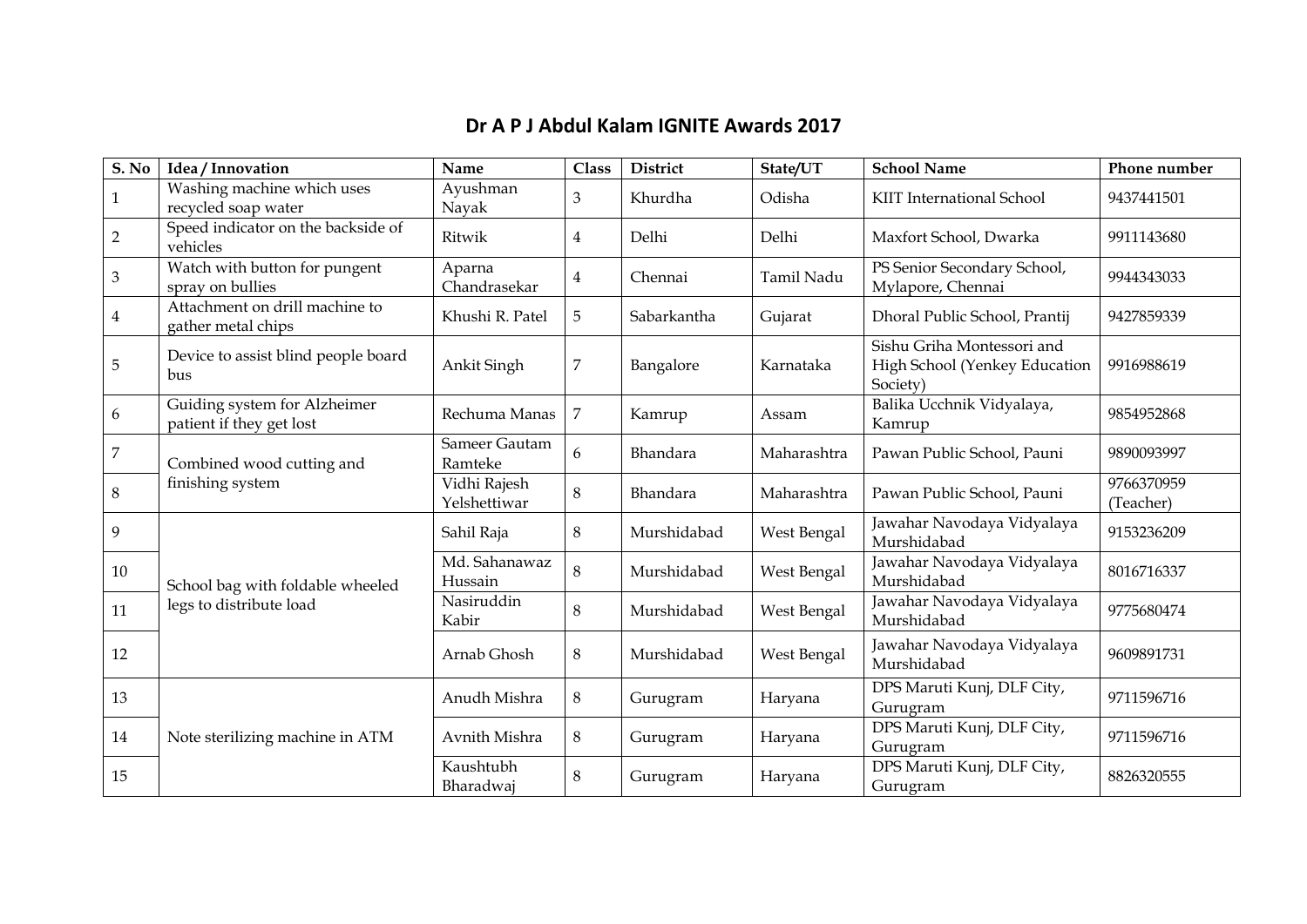| 16 | Saving water through usage monitor                                 | Shrutiparna<br>Ratha       | 9  | Khurdha           | Odisha              | DAV Chandrasekhapur,<br>Bhubaneshwar               | 9437519592                |
|----|--------------------------------------------------------------------|----------------------------|----|-------------------|---------------------|----------------------------------------------------|---------------------------|
| 17 |                                                                    | Abhinandan<br>Kumar        | 9  | West<br>Champaran | Bihar               | Raj Stariya Uchh Vidyalaya,<br>Betiya              | 8002754322                |
| 18 | Pothole detector in flooded condition                              | Joshita Sharma             | 9  | Shimla            | Himachal<br>Pradesh | Jesus and Mary School Chelsea,<br>Shimla           | 9459627339                |
| 19 |                                                                    | Eshanika<br>Priyadashini   | 6  | Delhi             | Delhi               | Bal Bharti School, Dwarka<br>Sector 12             | 9818537308                |
| 20 | Dust collecting attachment for drill<br>machine                    | Digantika Bose             | 9  | Burdwan           | West Bengal         | Memari Rasiklal Smriti Balika<br>Vidyalaya, Memari | 9434407305,<br>9635894125 |
| 21 | Bicycle powered by compressed air                                  | Tejaswani<br>Priyadarshani | 9  | SundarGarh        | Odisha              | Saraswati Shishu Vidya<br>Mandir, Sundargarh       | 9438372022                |
| 22 | Smart wrist band for elderly                                       | P K Raghul                 | 10 | Kanyakumari       | Tamil Nadu          | Adarsh Vidya Kendra,<br>Nagercoil-3                | 9444529852                |
| 23 | Wearable indicator to ensure body<br>hydration                     | Harsha<br>Satpathy         | 10 | Chennai           | Tamil Nadu          | MCC Higher Sec School,<br>Chetpet                  | 9894120412                |
| 24 | Gadget that helps people suffering<br>from restless leg syndrome   | Aditi Bagri                | 10 | Chandigarh        | Chandigarh          | Carmel Convent School, Sector<br><b>9B</b>         | 9417744334                |
| 25 | Nail polish which indicates                                        | Golakh<br>Mohapatra        | 10 | Khurdha           | Odisha              | DAV Chandrasekhapur,<br>Bhubaneshwar               | 9437159294                |
| 26 | drugs/alcohol in drinks to prevent<br>molestation                  | Siba Prasad<br>Satapathy   | 10 | Khurdha           | Odisha              | DAV Chandrasekhapur,<br>Bhubaneshwar               | 9437159294                |
| 27 | Mosquito net with mild electric<br>shock                           | A Lakshmana<br>Rao         | 9  | Guntur            | Andhra<br>Pradesh   | Govt. High School, Pesarlanka                      | 9494538516<br>(Teacher)   |
| 28 |                                                                    | A James                    | 10 | Guntur            | Andhra<br>Pradesh   | Govt. High School, Pesarlanka                      | 9494538516<br>(Teacher)   |
| 29 |                                                                    | Hridyesh                   | 10 | Hazaribagh        | <b>Iharkhand</b>    | DAV Public School                                  | 9031820479                |
| 30 | Brush and other devices for<br>archaeological studies              | Aman Kunder                | 10 | Udupi             | Karnataka           | G M Vidya Nikethan Public<br>School, Udupi         | 9900738208                |
| 31 | Detection system in vehicles for<br>speed breakers much in advance | Iqrar Rashid<br>Dar        | 11 | Budgam            | Jammu &<br>Kashmir  | Higher Sec School, Beerwah                         | 7298592741                |
| 32 | Smart device for rag picking                                       | Subhra<br>Suchismita Patel | 11 | Khurdha           | Odisha              | KIIT International School                          | 9437097421,<br>9437197420 |
| 33 |                                                                    | Maidari Devi               | 9  | East Godawari     | Andhra<br>Pradesh   | G G High School, Gopal Puram                       | 9666431733,<br>9989242788 |